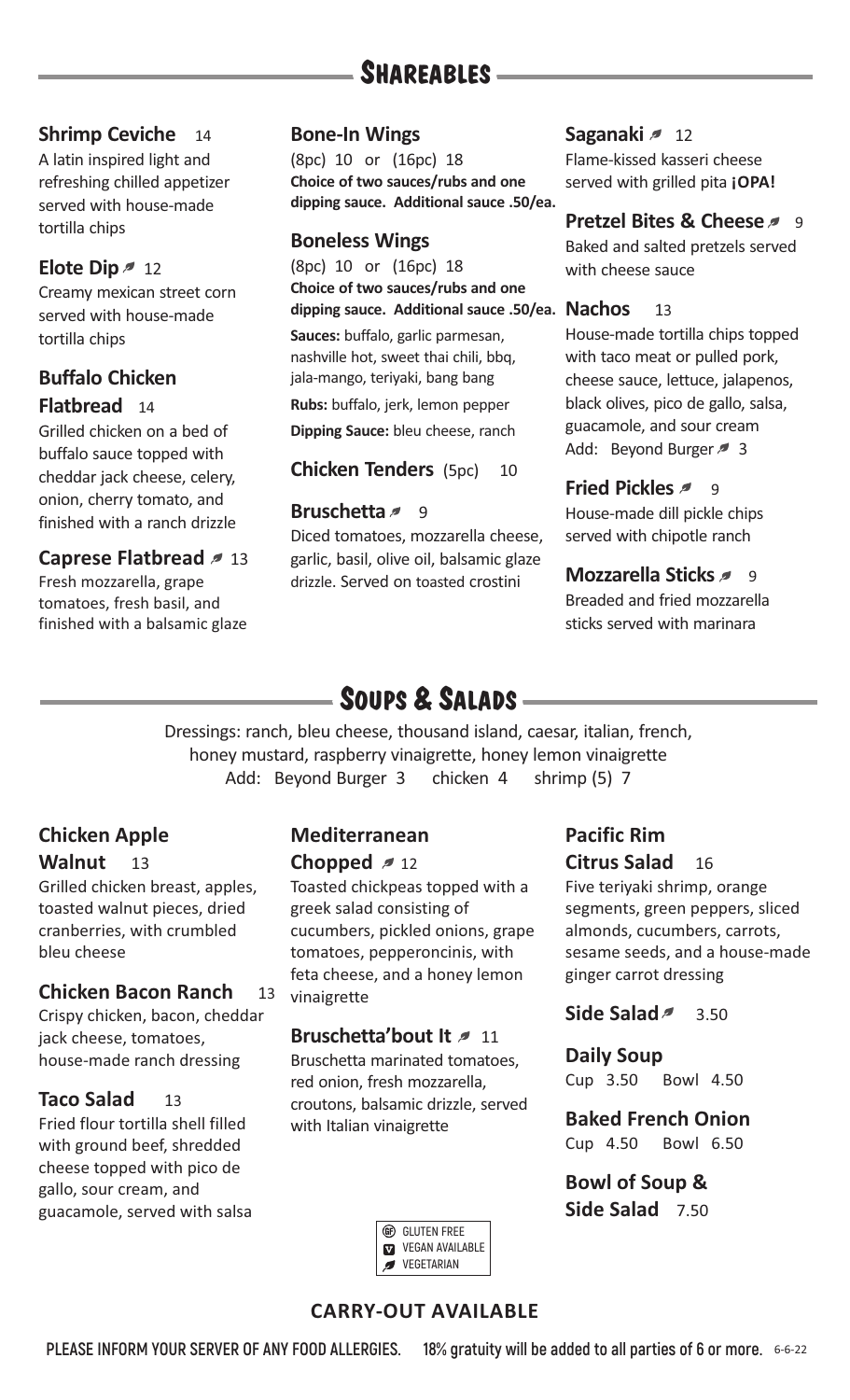# **SANDWICHES, WRAPS & BURGERS** —

Served with choice of side.

# **Marengo's "Roast"**

# Wanted 13

Slow roasted pot roast panini with swiss and cheddar cheese, tomatoes, served with a side of au jus

# **Chicken Caprese Panini** 14

Grilled chicken, pesto, fresh mozzarella, tomato jam, with a balsamic glaze

# **Breaded Pork Loin** 13

Served with mayo, shredded lettuce, and pickle chips on a brioche bun

#### **Nashville Hot Chicken** 12

Marinated & fried chicken breast tossed in our nashville hot sauce served with mayo, shredded lettuce, and pickle chips on a brioche bun

**Chicken on a Pita** 14 Grilled chicken served on a grilled pita with tzatziki sauce and greek salad of cucumbers, pickled onions, grape tomatoes, pepperoncinis, and feta cheese

# **Steak Wrap** 16

Grilled steak, cheddar jack cheese, pico de gallo, guacamole, salsa, and crispy tortilla strips

# **Pulled Pork Sandwich** 12

Tender juicy pulled pork and tangy bbq sauce served on a toasted brioche bun topped with crispy onion straws

# **Mediterranean**

**Veggie Wrap** 2 12 Toasted chickpeas, lettuce, greek salad of cucumbers, pickled onions, grape tomatoes, pepperoncinis, and feta cheese, with a honey lemon vinaigrette

# **Monterey Chicken Wrap** 13

Crispy chicken, bacon, cheddar jack cheese, lettuce, red onions, tomatoes, house-made ranch dressing

# **Bang Bang Shrimp Wrap** 13

Sauteed shrimp in bang bang sauce, lettuce, tomatoes, onion, bleu cheese crumbles

#### **Classic Cheeseburger\*** 13 Half-pound prime beef patty with american cheese, lettuce, tomato, onion, and pickle chips

# **Western Burger\*** 15

Half-pound prime beef patty, aged cheddar cheese, bacon, bbq sauce, onion straws

# **Swiss Me I'm a Fun-gi\*** 14

Half-pound prime beef patty topped with garlic mushroom ragu and swiss cheese

Beyond Burger Add 3 Add on: egg or bacon 1.50 • cheese 1

**SIDES** <sup>3</sup> • french fries • sweet potato fries • garlic parmesan potato wedges • house-made chips • seasonal vegetables • wild rice medley • mashed potatoes • baked potato (after 4pm)

| <b>PIZZA</b>                                                                                                                    |                                                                                                                        |                                                                                                  |
|---------------------------------------------------------------------------------------------------------------------------------|------------------------------------------------------------------------------------------------------------------------|--------------------------------------------------------------------------------------------------|
| Thin Crust - 10" / 16"<br>10" Cauliflower Crust add \$2 OD                                                                      |                                                                                                                        |                                                                                                  |
| Cheese $\approx$ 11/17                                                                                                          | Pesto Margherita 2 15/21                                                                                               | <b>Toppings: 2.00/2.50</b><br>pepperoni<br>green peppers                                         |
| Trio Meat $17/23$<br>Pepperoni, sausage, bacon                                                                                  | Olive oil base, fresh mozzarella,<br>provolone, fresh sliced Roma<br>tomatoes, finished with a<br>pesto drizzle        | jalapenos<br>sausage<br>pulled pork black olives<br>green olives<br>taco meat<br>onions<br>bacon |
| <b>Veggie</b> $\approx 13/20$<br>Onions, green peppers, mushrooms,<br>tomatoes, black olives, cheddar, and<br>mozzarella cheese |                                                                                                                        |                                                                                                  |
|                                                                                                                                 | <b>Supreme</b><br>18 / 24<br>Pepperoni, sausage, bacon, green<br>peppers, onions, mushrooms,<br>tomatoes, black olives | mushrooms<br>tomatoes<br>garlic                                                                  |
| <b>GLUTEN FREE</b><br>(GF)<br><b>VEGAN AVAILABLE</b><br>M<br>VEGETARIAN                                                         | <b>BBQ Chicken</b><br>18/24<br>BBQ sauce, grilled chicken,<br>red onion, bacon, provolone, and<br>cheddar cheese       | Side sauce .50                                                                                   |

# **BEVERAGES**

3.00 - free refills **Soda - Pepsi Products Coffee/Tea Iced Tea & Lemonade** - Flavored add .50

**\*Consuming raw or undercooked meats, poultry, seafood, shellfish, or eggs may increase your risk of food-borne illness.** **PLEASE INFORM YOUR SERVER OF ANY FOOD ALLERGIES. 18% gratuity will be added to all parties of 6 or more.**

6-6-22